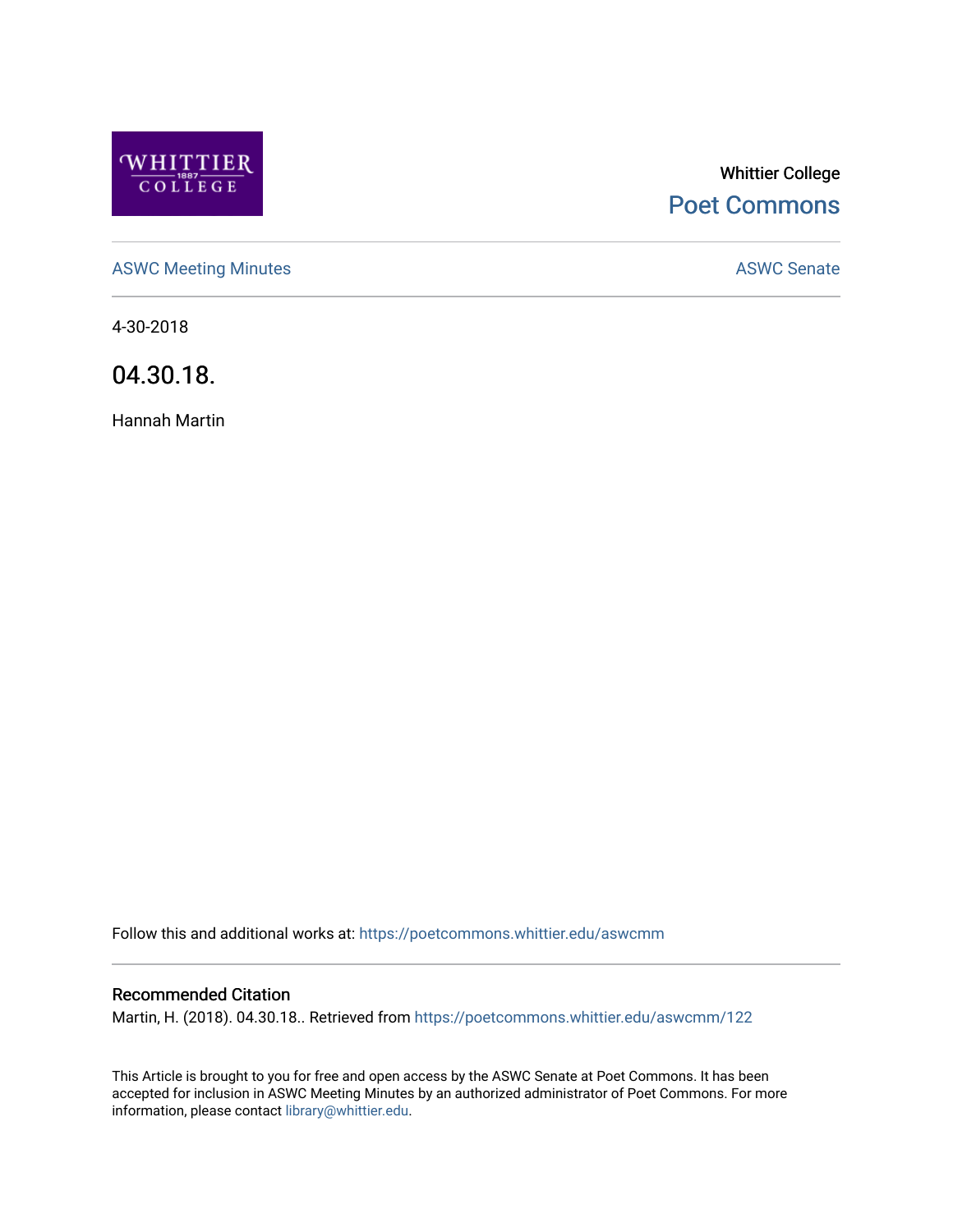### **Meeting Minutes for Monday, April 30th 2018**

- **I. Meeting is called to order at 7:11 PM**
- **II. Moment of Silence/Inspirational quote read by Sen. Segura**
- **III. Mission Statement** 
	- a. The ASWeting Minutes for Monday body is  $\mathcal{B}^{th}$  Associated Students of Whittier College, is dedicated to the betterment of the college as an institution and as a member of the broader community. The Senate shall assist oncampus clubs and organizations in creating, promoting and implementing dynamic programs and events that involve students and add value to their educational experience. This body will act as an open forum for students to voice their opinions and desires, always keeping the best interests of the ASWC in mind. In all its actions, the Senate will serve the students first with integrity, dedication, responsibility and humility.

#### **Read by Sen. Johnson IV. Roll Call-President Scurr**

- **a. Present:** President Scurr, VP Monreal, Treasurer Conlon, Director Zonni, Dir. Joachim, Rep. Bertelsen, Sen. Trout, Sen. Barrientos, Sen. Delgado, Sen. Lowinger, Sen. Reeder, Sen. Grossman, Sen. Gonzalez, Sen. Hills, Sen. Segura, Sen. Merino, Sen. Johnson, Sen. Olague, Sen. Lira, Sen. Bang-Guerin
- **b. Absent excused:** N/A
- **c. Unexcused:** N/A

### **V. Minutes Amendment/Approval**

- **a. Approved by Sen. Hills**
- **b. Seconded by Sen. Lowinger**

#### **VI. Public Voice**

#### **a. Member of the public, Spencer VanDerStarren**

- a. Irritated with how many emails we receive daily because it stifles the voice of clubs and student organizations
- b.Whittfest was a gross misuse of funds and I hope that it doesn't reoccur
	- **1.** Thank you for your concern. There were representatives here two meetings ago from Whittfest. They will be hosting forums to receive feedback. Oddly enough, you should check your email for that information. –*Sen. Johnson*

#### **b. Member of the public, Aiden Tol**

- a.Why wasn't the Miss Margo Latif award given at Honors Convocation this year?
	- **1.** It will be awarded at the Student Life Awards this Friday! *Pres. Scurr*

#### **VII. President's Message- President Scurr**

**a.** Take your selfies, take your time, this here is our lest Spring 2018 ASWC Senate Meeting. We have spent our time efficiently this semester, we have had our lows, we have had our highs. We have one last meeting to see through before passing the torch to next year's ASWC Senate. Thank you everyone for coming out to witness these events. It has been a pleasure being your Student Body President. I am grateful for having had the opportunity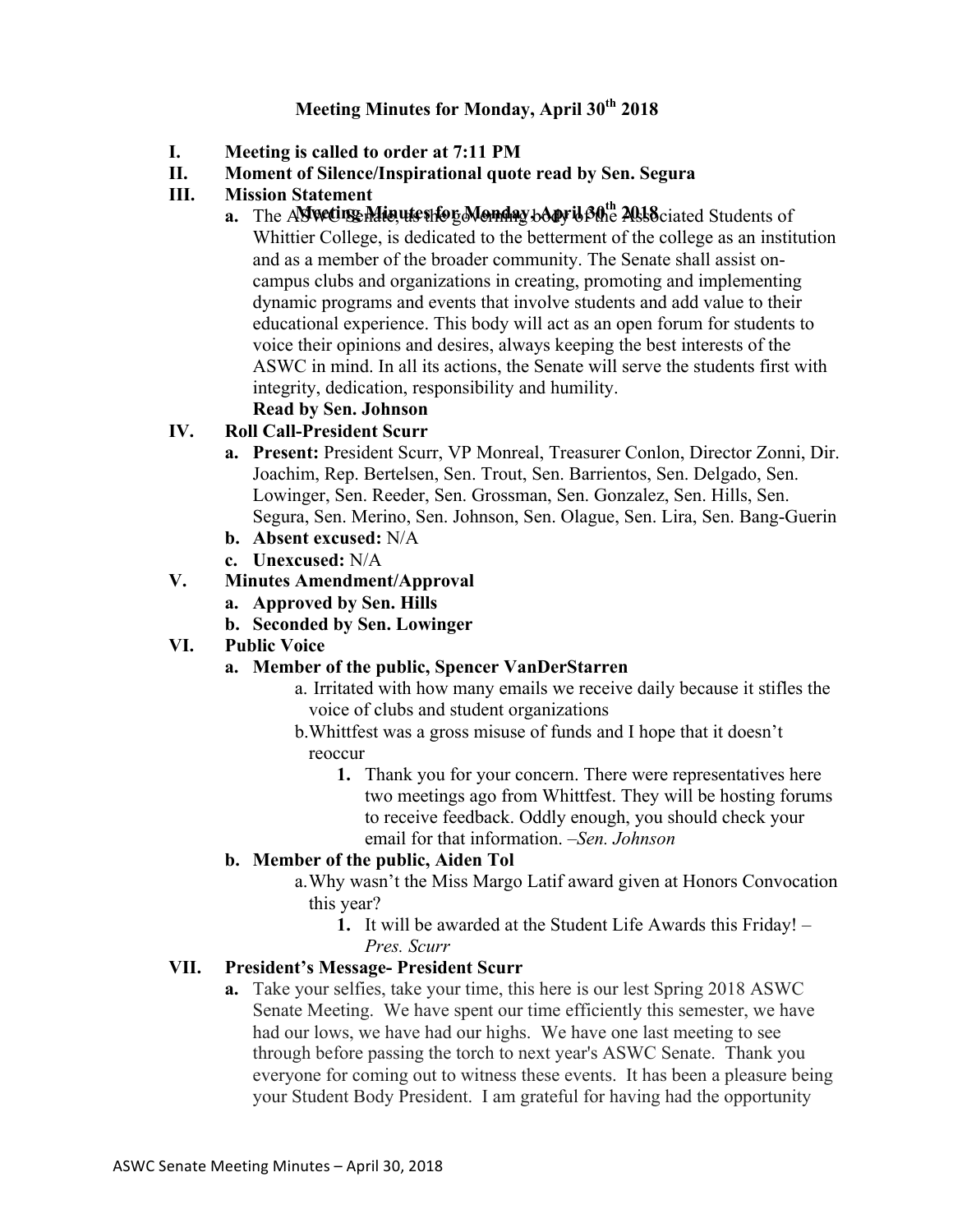and for all the people who helped along the way. It's been a wild ride, a beautiful year. Keep doing great things. Go Poets.

- **I. Treasurer's Report- Treasurer Conlon**
	- **a.** General Fund Balance: \$245.80
	- **b.** Operational Account Balance: \$4544.05
	- **c.** Reserve Account Balance: \$3165.82
	- **d.** Allocated thus far: \$77797.40
	- **e.** First readings: \$0.00
	- **f.** Daily Calendar Considerations: \$0.00

### **II. Constituent Reports**

- **a.** Academic Affairs Chair *Sen. Trout* a.N/A
- **b.** First Year Class Council *Sen. Barrientos* a. Nothing to report.
- **c.** Commuter Representative *Sen. Delgado*
	- a.**CSA Plan of Action Meeting:** I met with Emily Olague at the Student Feedback Committee last week to discuss the future of the CSA. We sat down and typed up a plan of action listing the next steps between now and next semester to ensure that we are able to hit the ground running with the club.
	- b.**Transition Workshop (4/30):** One of the things on the list of the plan of action was that I attend the Transition Workshop and figure out the logistics behind getting the CSA up and running as an official club. Xio Pan confirmed that since it is not technically an active club anymore, I along with a few club members would have to go before the ICC at the start of the semester to get reapproved. Regardless, I will be filling out the necessary paperwork to have it re-registered on OrgSync.
- **d.** Residential Hall Representative N/A

a.N/A

- **e.** Student Body Representative *Sen. Reeder*
	- a. There are some rumors that we are cancelling our contract with Bon Appetit?
		- 1. That is not true. We are not cancelling this contract. –*Dean Perez*
- **f.** Student Body Representative *Sen. Grossman* a. Nothing to report.
- **g.** Student Body Representative *N/A*

a. N/A

- **h.** Student Body Representative *Sen. Lowinger*
	- a.Ms. Alcaraz and I have been playing email-tag and are still trying to find a time to discuss creating another International Food Day for the spring semester. She is very supportive of this idea and I don't think it will be too difficult to organize this event!
	- b.I am currently working with the Sustainability Club on campus to ban plastic straws in the CI. We have received lots of support from the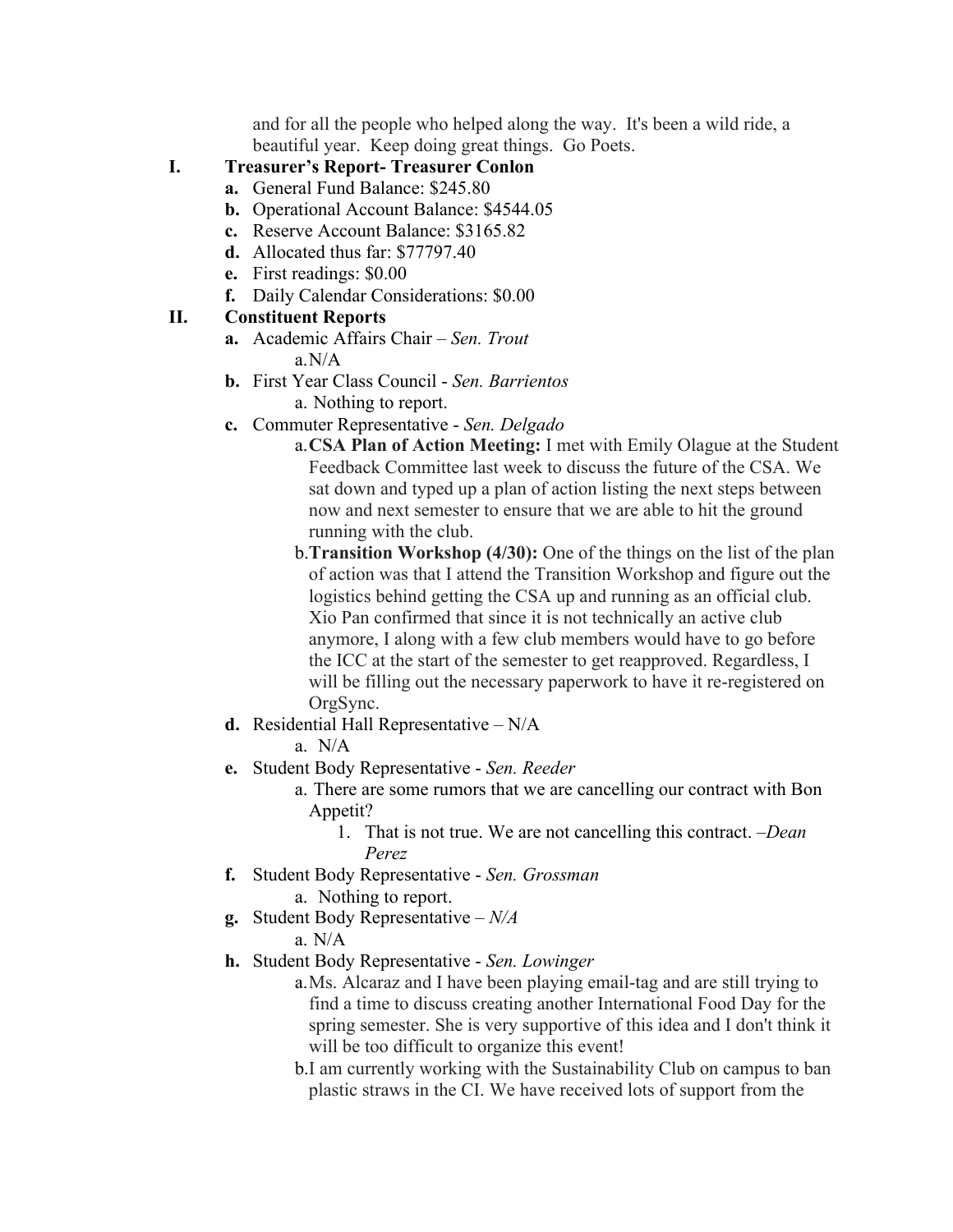student body, and from the General Manager of Whittier's Bon Appetite branch.

- c.The Director of Facilities and I will be continuing the dialogue about Whittier's recycling program into the summer. In addition, I will keep constituents updated on the status of the restroom revitalization project in the residence halls.
- **i.** Diversity Council Representative *Sen. Gonzalez*
	- a.Our last general meeting of the semester is tomorrow at 5:30pm in the OEI.
	- b.Diversity Council Senior Recognition is May 6th at 2pm in Villalobos. Professor Teresa Delfin will be our keynote speaker.
	- c.Diversity Council still has one executive cabinet position open, that is our internal chair, our election is being held tomorrow during our general meeting tomorrow and the application is due tomorrow at noon.
- **a.** Inter-Club Council Representative *Sen. Hills*
	- d. ICC will be meeting this Wednesday
- **b.** Social Justice Coalition Representative *Sen. Segura*
	- e.The SJC Executive Board '18/'19 application/candidate submission form is complete and live on OrgSync. If you'd or anyone you know would like to run to be part of the SJC Executive Board next year, please fill out **this form**. **This form will close on Thursday, May 3rd at 7:00 pm.**
	- f. The SJC Executive Board Elections will be on Friday, May 4th from 8:00 am - 4:00 pm live on OrgSync and we will announce the new Executive Board on Friday, May 4th at 5:00 pm.
	- g.Only One Week Away! **Thursday, May 3rd at 7pm in the Shannon Center.**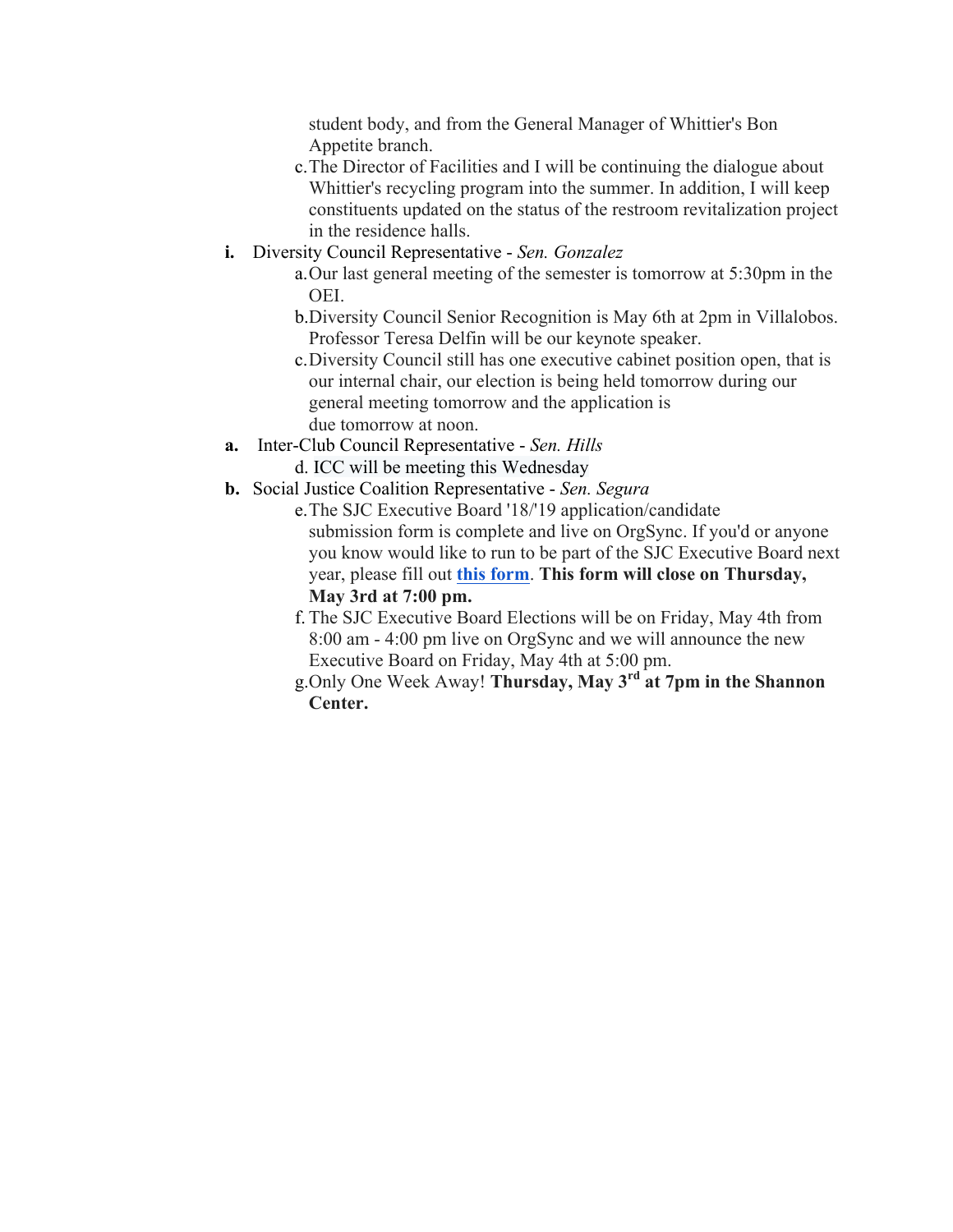# **WHEN THEY CALL YOU A TERRORIST: A BLACK LIVES MATTER MEMOIR**

# **PATRISSE KHAN-CULLORS:**



An artist, organizer, queer activist, freedom fighter from LA and co-founder of the **Black Lives Matter movement.** 

#### **GUEST SPEAKER BOOK SIGNING**

**THURSDAY, MAY 3RD RUTH B. SHANNON CENTER STARTS AT 7 PM** 

Open to Whittier College students, staff, faculty, alumni or by invitation only

#### **SPECIAL THANKS TO OUR SPONSORS**

OEI, ASWC, Dean of Students Office, LEAP, Housing & **Residential Life, Social Justice Coalition, Garrett House,** Hartley House, Religious Studies, Psychology, Sociology, **Anthropology and Mellon Mays Undergraduate Fellowship** 

For more information contact us at oei@whittier.edu

- **a.** Media Council Representative *Sen. Merino i.* N/A
- **b.** Poet Student Athlete Leadership Academy Male Rep- *Sen. Johnson*
	- a. **Men's Baseball -** The men's baseball team finished out the season with a three-game series against La Verne. They lost all three games, and as a result, unfortunately missed a spot in post season play. They finished their 2017-2018 season with an overall record of 24-16, and a conference record of 11-13. Congrats on all the hard work boys!
	- b. **Men's Lacrosse -** The Poet lacrosse team traveled to Colorado this weekend to play the last two games of their season. They lost a close





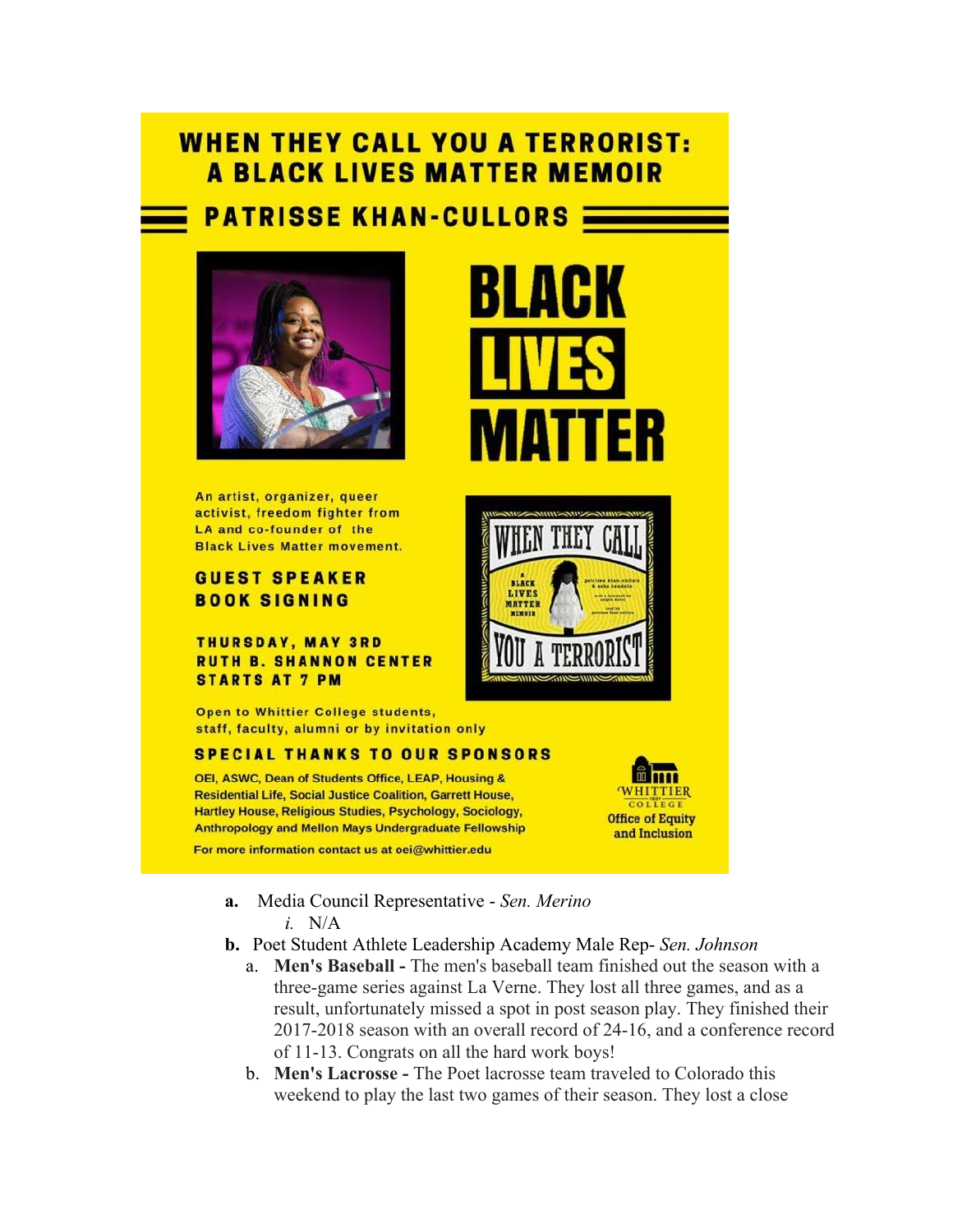game on Saturday to Colorado College 14-10, but came up with a HUGE win beating Johnson & Wales 27-1 earlier this afternoon. They finish their season with a 5-7 record and will look forward to working hard in the off season for next year.

- c. **Men's Track and Field -** The men's track and field team finished in 5th place this weekend at the SCIAC Championships. Notable performances came from Ray Ray Roberson and Michael Badillo finishing 5th and 8th in the 400m dash, Ben White and Julian Sandoval placed 5th and 14th in the 5000m run as well as 2nd and 10th in the 10,000m run, Hakim Williams and Craig Rogers finished finished 3rd and 4th in the 110m hurdles, Nati Yitayew finished 7th in the 400m hurdles, Kamron Perry was the sole poet competitor in the daunting 3000m steeplechase finishing 16th, the 4x400 relay finished on the podium in 3rd, Miguel Redmond and Garrett Silva finished 2nd and 3rd in the pole vault. Congrats to all of our track and field athletes on a monumental season!
- **a.** Poet Student Athlete Leadership Academy Female Rep- *Sen. Olague*
	- a. Women's Polo ends their season with a loss to Pomona-Pitzer in the post season tournament. However, Anastasia Gonzalez earned a spot in 1st team SCIACS totaling 37 goals and 6 assists as well as eight drawn exclusions and 35 steals. Lindsay Shoaff earned a spot on 2nd team SCIAC scoring with 39 goals and seven assists. She also registered two drawn exclusions and 23 steals.
	- b. Women's Track and Field finished 7th place in the SCIAC Championships. The next meet will be May 12 at the Occidental Invitational.
	- c. Junior Lexi Meanor of Women's Lacrosse landed a spot on the 2nd Team all SCIACs. She scored 38 goals with four assists. She was 10-for-17 on free-position attempts and registered 34 groundballs, a team high 61 draw controls, and a team high 21 caused turnovers. Senior Melanie Rizzotti earned a spot on the All SCIACs Sportsmanship team. She was a prominent defensive player with 18 caused turnovers and 29 groundballs.
	- d. Softball played two double headers falling to La Verne on Friday, but sweeping Oxy on Saturday for their senior day! They will be playing in the SCIAC Tournament on Friday against Pomona-Pitzer!
	- e. Women's Golf finished in 3rd place in the SCIAC Championships this past week. Kajal Vitha finished in 8th place out of the 44 members participating.
- **a.** Inter-Society Council Male Rep- *Sen. Lira*
	- i. Lancers: We have an academic event coming up this Friday, the 27th, from 4:30-5:15 at the Dezember house. It's an informative event on credit. (Keep eye out for banner!)
- **b.** Inter-Society Council Female Rep- *Sen. Bang-Guerin*
	- a. Thalians: April Showers still going: have a chance to win \$40 this week!

## **I. Committee Reports**

**a.** Administrative –*Vice President Monreal*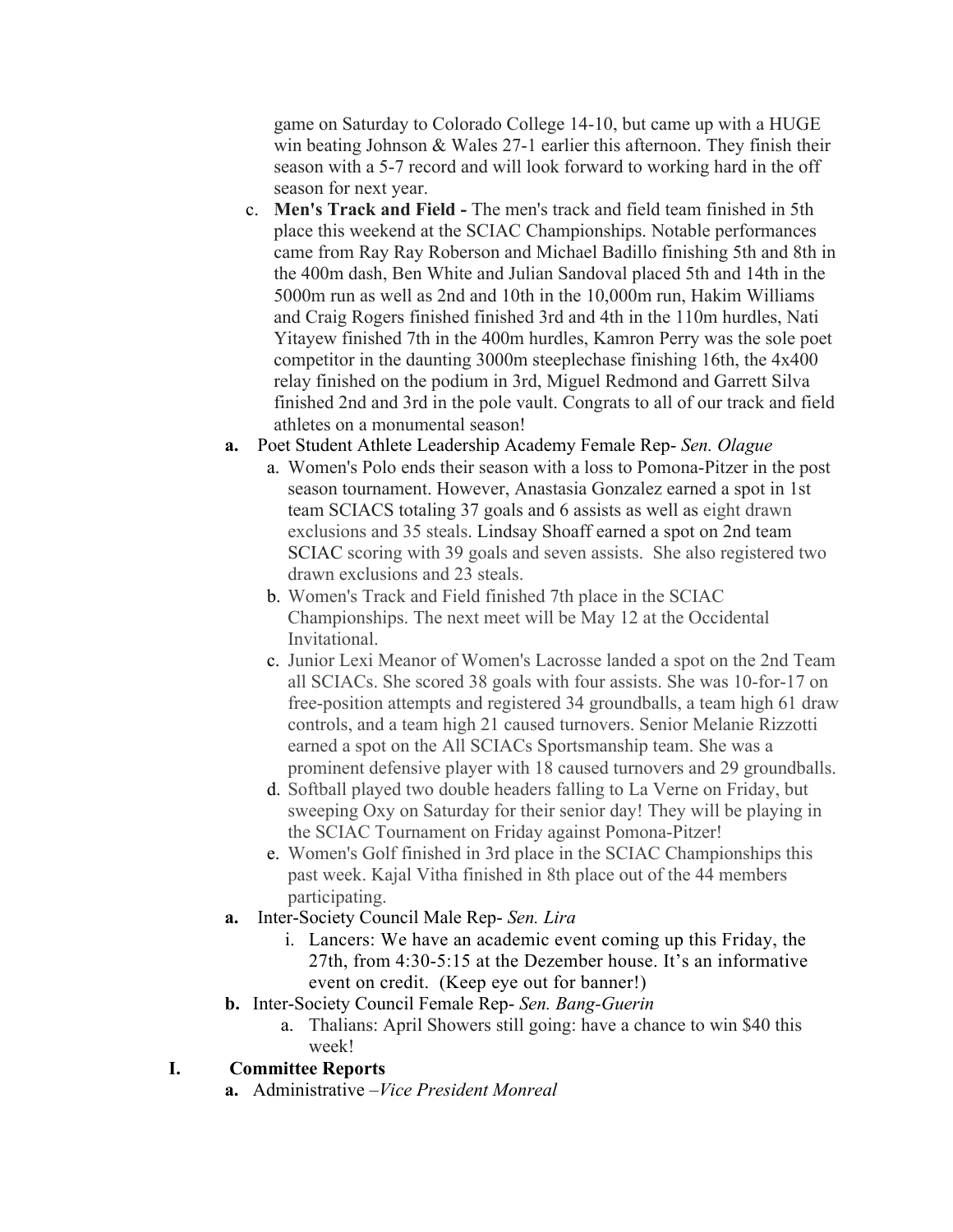- a. Nothing new to report
- **b.** Budget- *Treasurer Conlon*
	- a.We funded \$500 for the keynote speaker for BSU Graduation
	- b.FCC funded \$500 for finals extended hour in the library
	- c.We allocated \$1000 to the mural project that Rep. Bertelsen has been
	- working on for updating the Counseling Center.
- **c.** Campus Relations- *Director Joachim*
	- a. We organized and took inventory of the closet.
	- b.I'm excited to see Grace Reeder in this position next year.
- **d.** Elections- *Secretary Martin*
	- a. I know this was already reported last week but I'm so proud I'm going to say it again: We had more than triple the turnout this year as last Spring's elections. I'm really happy with these numbers because my goal was to have better engagement with our poet community. Thank you to all of you that voted and participated, and thank you to senators or anyone that helped get the word out. It's been a great year.
- **e.** Program Board *Director Zonni*
	- a.We are having our final Program Board Meeting tomorrow at 5 in the LEAP Office, and will be welcoming next years chairs. Thank you to all those who applied!
	- b.We are having a Coffee Break event on Thursday, May 3, outside of the spot from 6:30-8:30! There will be live music from students, coffee, games, coloring to help destress, and a great time with friends before we head into finals and summer! See you there!
- **a.** Advocacy- *President Scurr*
	- a. Present: Director Joachim, Senator Gonzalez
	- b. Have met with Facilities, whom agreed to install machines and refill when ordered products come in.
	- c. Made some small changes to bill. Third and final reading tonight!
- **a.** Culinary- *Director Zonni*
	- a. I will be composing all of the notes from our meetings to send one last follow up to the CI Management.
- **b.** Student Feedback- *Sen. Olague* 
	- a. Created a plan for bringing back the CSA next year
- **c.** Student Finance *Treasurer Conlon*
	- a. Nothing to report.
- **d.** Environmental-*Rep. Bertelsen*
	- c. Nothing to report.
- **II. 5 Minute Recess**
- **III. First Readings**
- **IV. Daily Calendar Considerations**
- **V. Miscellaneous Business**
	- **a.** Menstrual Care Initiative Bills- *Pres. Scurr*
		- a.Third reading for this bill coming from Advocacy Committee
		- b. It was agreed that this would begin next semester, as early as this summer –*Pres. Scurr*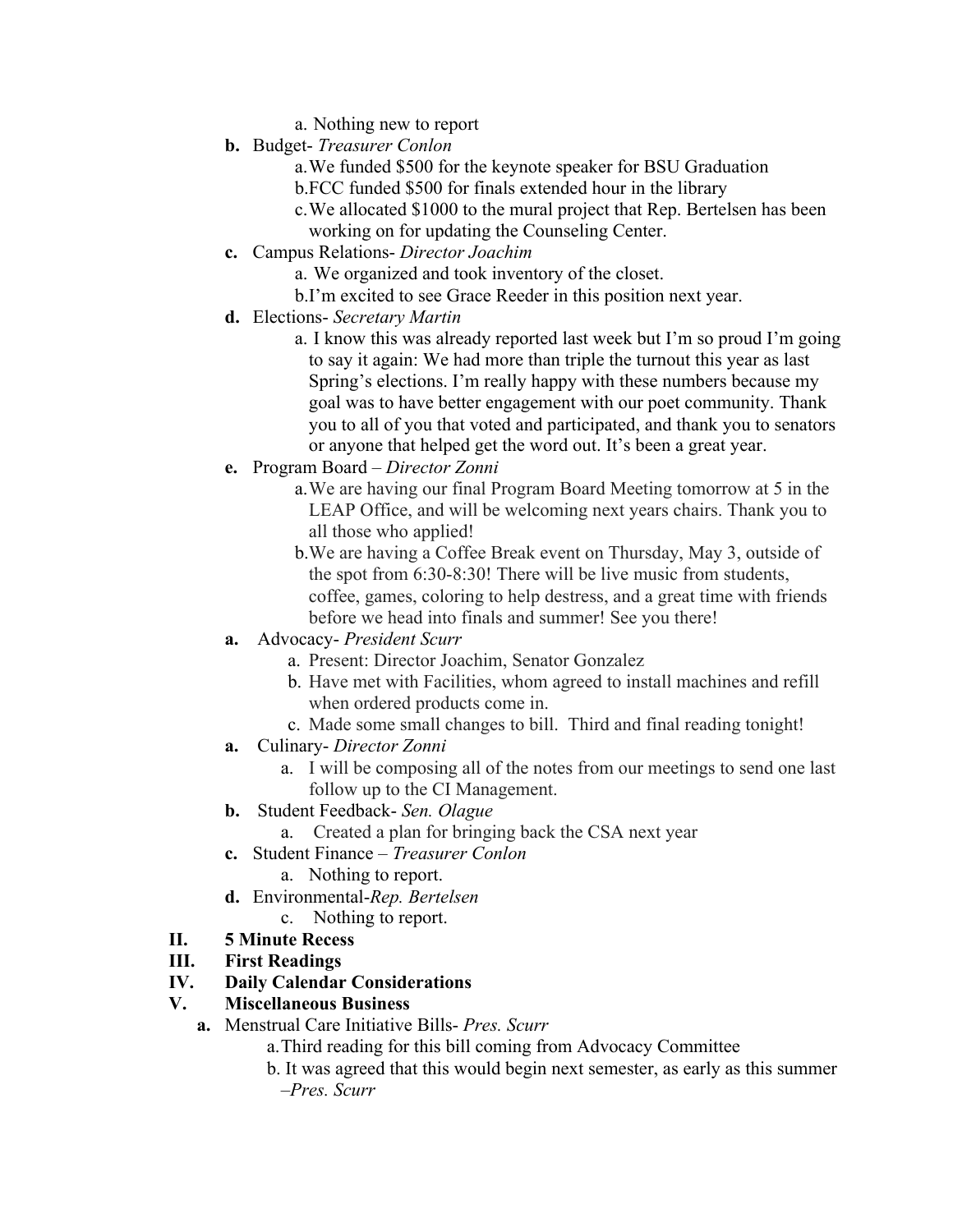- c.Have we decided in which order restrooms will get these implemented? Sen. Hills
	- **1.** Yes, we will first use the machines that have coin operation and remove the coin operation part. Then we will move into the higher traffic areas such as the Campus Center. –*Dir. Joachim*
- d. Would the 3.5% be just to cover the cost of the products, not the dispensers themselves? –*Sen. Johnson*

**1.** Yes. –*Dir. Joachim*

- e.The "up to 3.5%" is only a recommendation, is that correct? The table would decide the amount every year? –*Sen. Reeder*
	- **1.** Yes, originally we will start with a stockpile and need to spend less in the beginning and just spend money when needed because these products expire. –*Pres. Scurr*
- f.Just for clarification, the majority of funds for this is coming from student body funds, is that correct? –*Sen. Bang-Guerin*
	- **1.** Yes, the biggest cost for Senate will be that bulk payment for initial products. We will not be paying for the conversion of the coin-operated machines.
- g.I move to pass the Menstrual Care Initiative- *Sen. Johnson*
- h.I second. Sen. Trout
- i. I call the question. –Sen. Segura
- j. It is voted unanimously.
- **b.** Gender Equity Center-*Sec. Martin*
	- a. The task force will include: Grace Reeder, Yvan Monreal, Kole Joachim, Nick Segura, Sam Johnson, Emily Olague, Detrick Manning and any students that are interested!
	- b.I will be compiling all of the steps that I have taken
- **c.** Exception Funding for Research- *Sen. Trout*
	- a.I find it really concerning that we just spent millions of dollars on the Science and Learning Center and tell students to come for the research
	- b.Where does exception-funding come from and where is it going? Member of the Public, Taylor Scriber
		- 1. It comes from the college and multiple departments request funding. The priority is to hire work-study students. We are looking again at how it is used, and restrictions have been put in place to limit it. We have found that faculty pads their own budget and we are asking them not to do that.
		- 2. There needs to be a level of transparency from the faculty side. Taylor

c.I share the concerns of Secretary Martin and Taylor.

d.How large is the committee that designates exception funding? –*Sen. Johnson*

1. There is not a student on the committee. We are going to rework the committee and could consider that. There are seven members including members of HR, CAAS, and the Dean Fritz.